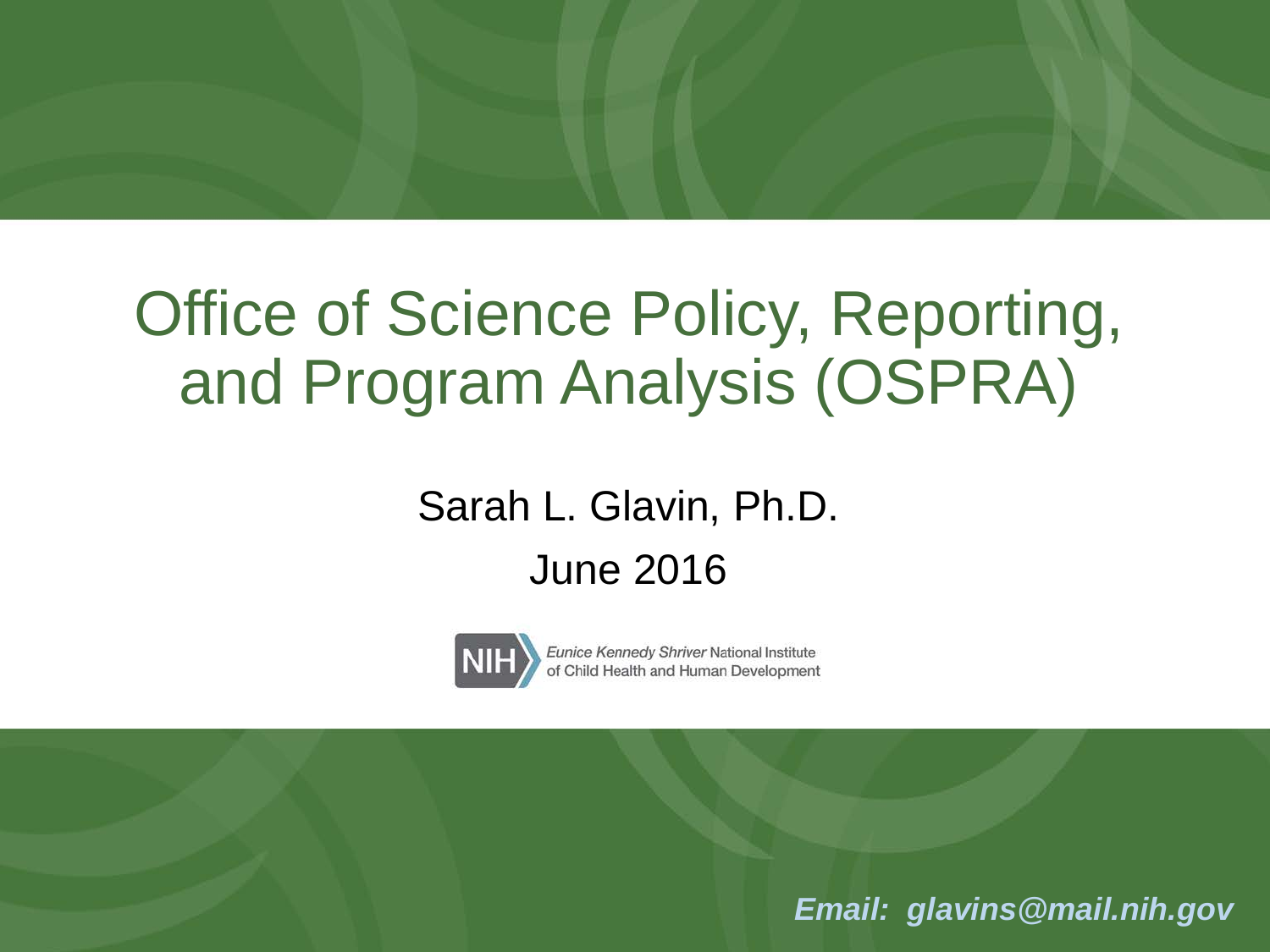### OSPRA Role: Understand, Analyze, Report on All of NICHD

- Extramural research
- Intramural research
- Research training
- Infrastructure
- Conferences
- Collaborations
- Communications



- Scientific progress
- Clinical practice
- Public health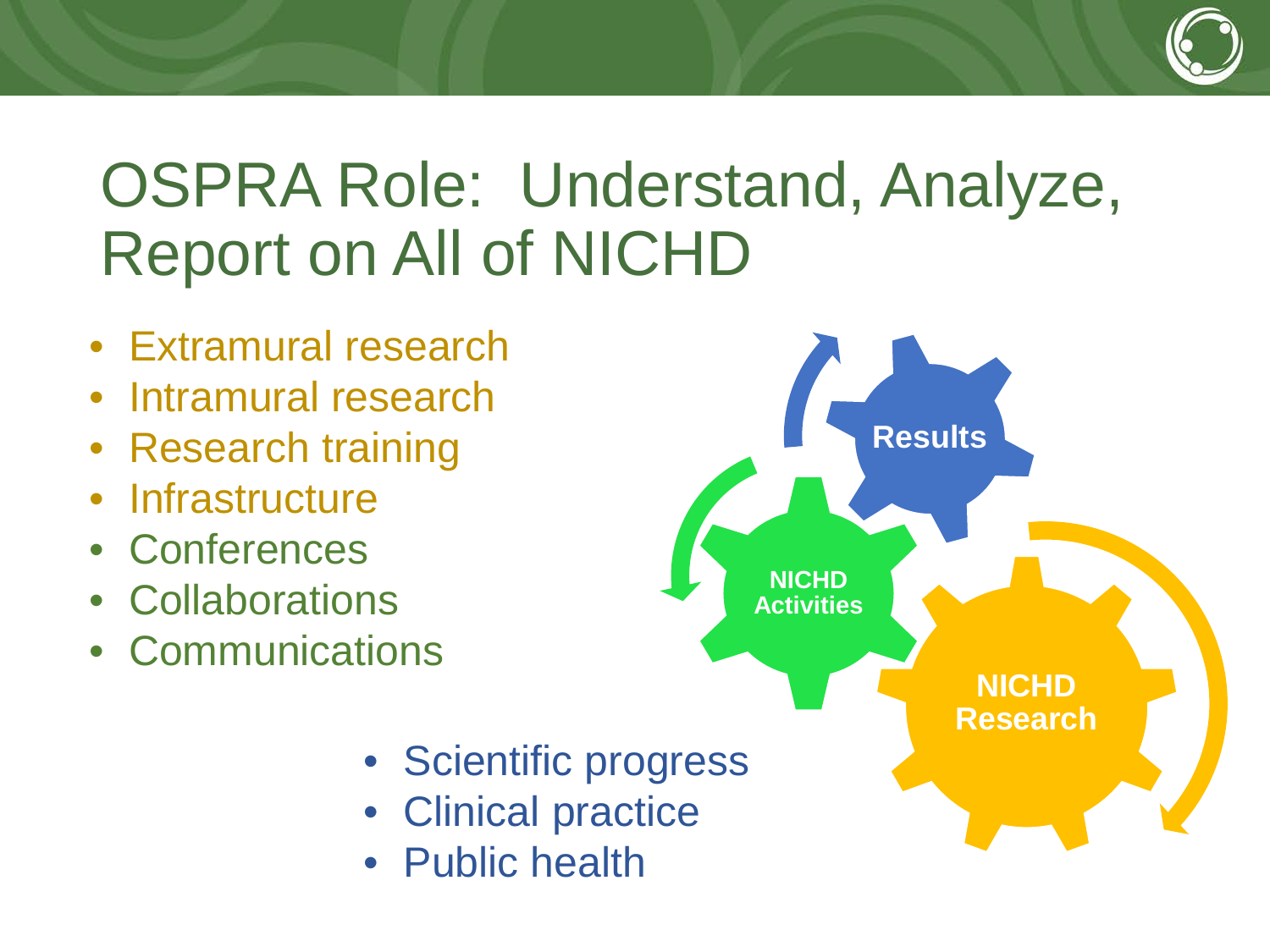# Planning

- Research planning
- Operational planning
- Collaborations and committees









U.S. DEPARTMENT OF HEALTH AND HUMAN SERVICES (DHHS) National Institutes of Health (NIH)<br>Eunice Kennedy Shriver National Institute of Child Health and Human Development (NICHD)

**April 2012** 

|                |                                      |                        |                   |                      |                  | G            |              |                  |              | N             |
|----------------|--------------------------------------|------------------------|-------------------|----------------------|------------------|--------------|--------------|------------------|--------------|---------------|
|                | <b>Committee Name</b>                | <b>Federal only or</b> | <b>Sponsoring</b> | <b>Other NIH ICs</b> | <b>Other HHS</b> | <b>Trans</b> | <b>Trans</b> | <b>Last Name</b> | <b>First</b> | <b>branch</b> |
|                |                                      | Includes public        | organization      |                      | agencies         | <b>NIH</b>   | <b>HHS</b>   |                  | <b>Name</b>  |               |
|                | AAP (American Academy of Pediatrics) | Includes public        | AAP               |                      | CDC, HRSA        |              |              | Parisi           | Melissa      | <b>IDD</b>    |
|                | Committee on Genetics                |                        |                   |                      |                  |              |              |                  |              |               |
|                | <b>AAP Committee on Drugs</b>        | Includes public        | <b>AAP</b>        |                      | <b>FDA</b>       | N            |              | Zajicek          | Anne         | <b>OPPT</b>   |
| $\overline{4}$ | AAP Committee on Pediatric AIDS      | Includes public        | <b>AAP</b>        |                      | <b>CDC</b>       | N            |              | Hazra            | Rohan        | <b>MPID</b>   |
|                | AAP Council on Injury, Violence and  | Includes public        | <b>AAP</b>        |                      | HRSA, CPSC, CDC, | N            |              | <b>Haverkos</b>  | Lynne        | <b>CDBB</b>   |
|                | Poison Prevention (COIVPP)           |                        |                   |                      | <b>NHTSA</b>     |              |              |                  |              |               |
|                | AAP Council on Injury, Violence and  | Includes public        | <b>AAP</b>        |                      | HRSA, CPSC, CDC, | N            |              | <b>Brenner</b>   | <b>Ruth</b>  | <b>PTCI</b>   |
| 6              | <b>Poison Prevention (COIVPP)</b>    |                        |                   |                      | <b>INHTSA</b>    |              |              |                  |              |               |

OP-ASIST APPS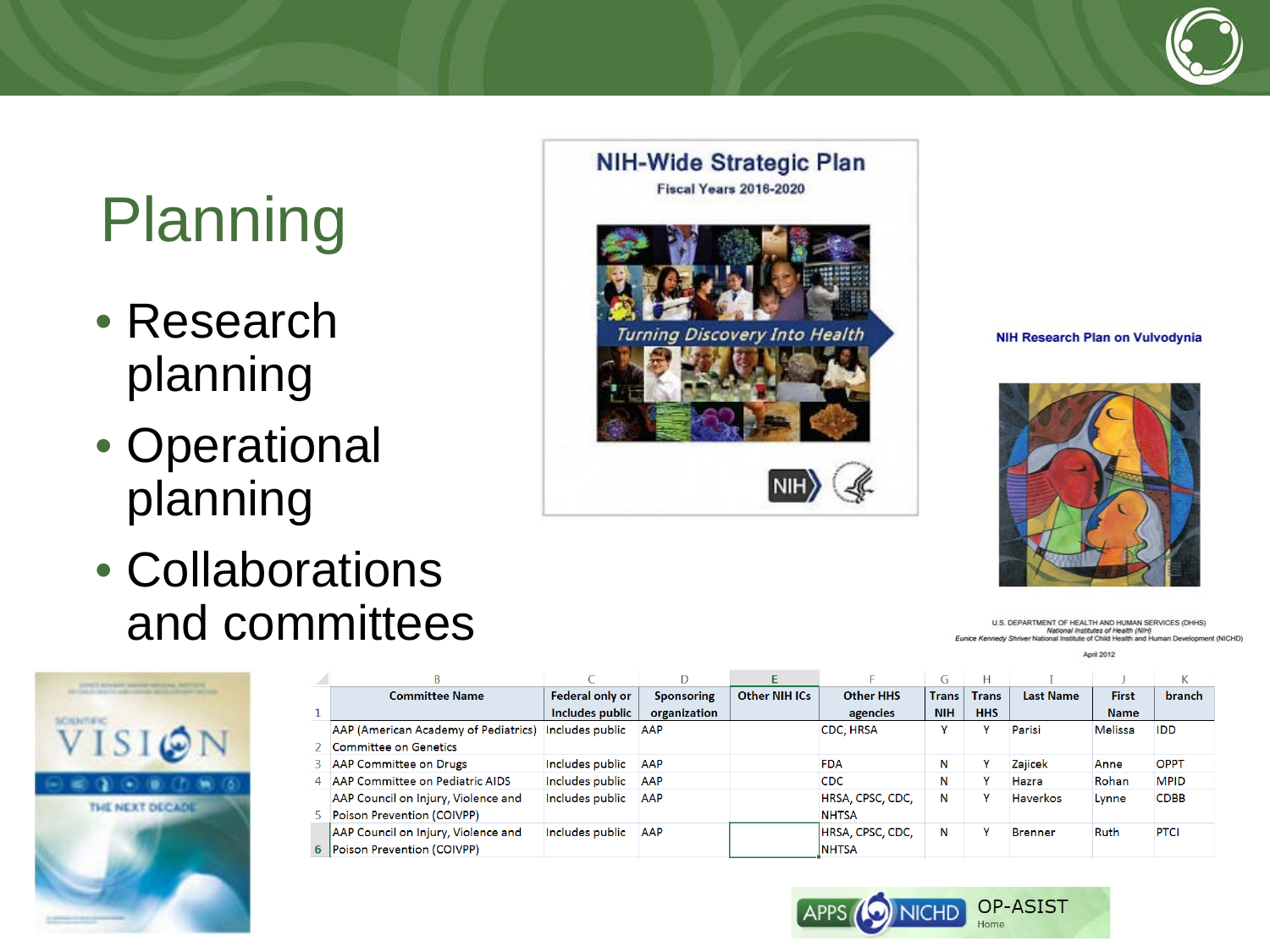### Referral and Scientific Coding

- Referral and initial coding
- Scientific coding for *all*  funded grants, contracts, interagency agreements, intramural projects
- Manage NICHD's contributions to NIH reporting systems (RCDC, e.g.)



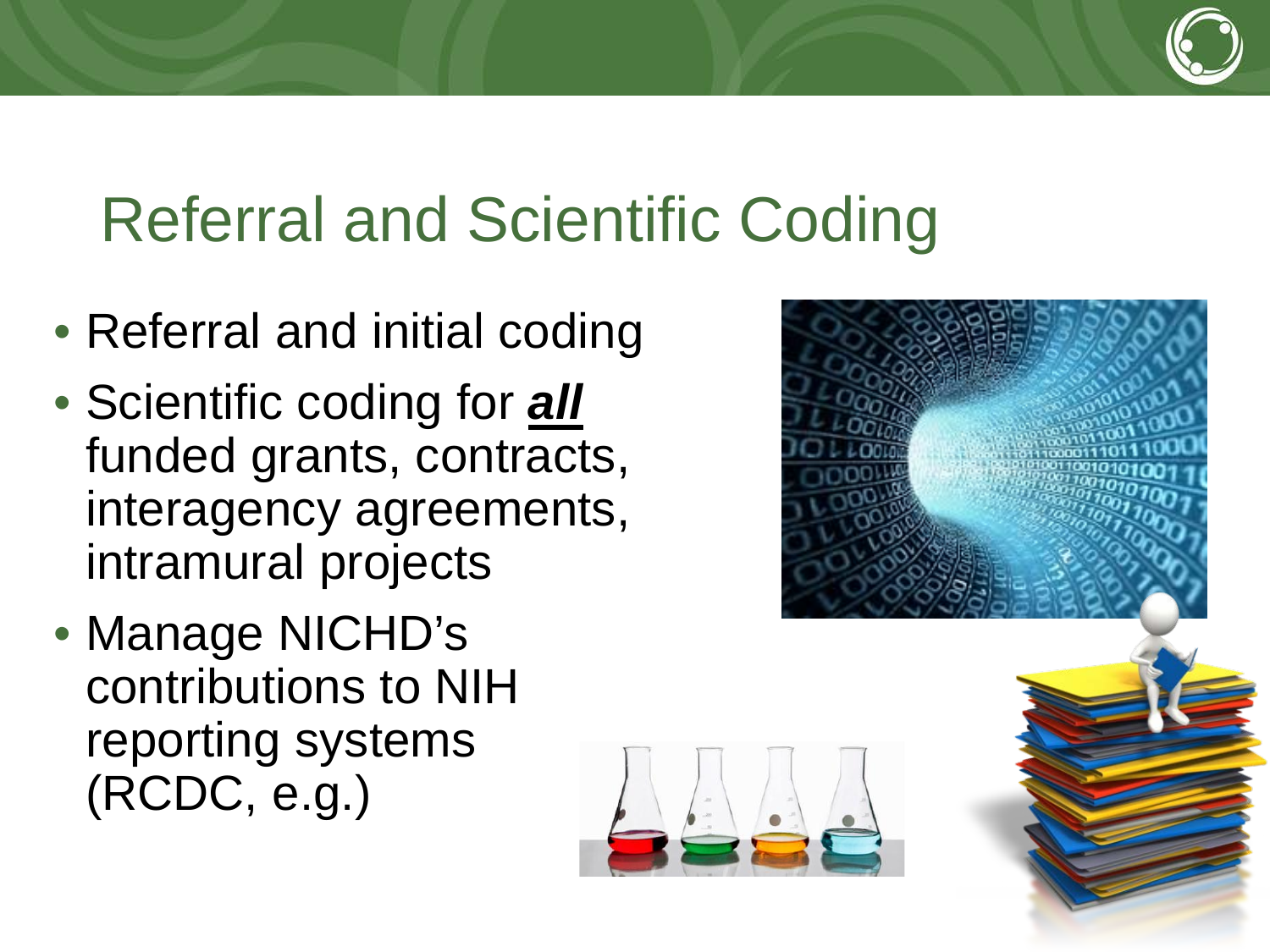## Portfolio Analysis

- Used to identify:
	- research gaps (and areas of saturation)
	- connections among research areas
	- potential collaborations
	- trends over time
	- administrative and policy issues
- Examples of recent topics:
	- health disparities
	- infertility and fertility
	- international
	- pediatrics
	- placenta
	- prevention
	- rehabilitation
	- sex and gender minorities (SGM)
	- NICHD paylines









■ investigator-initiated ■ RFA ■ PA ■ PAR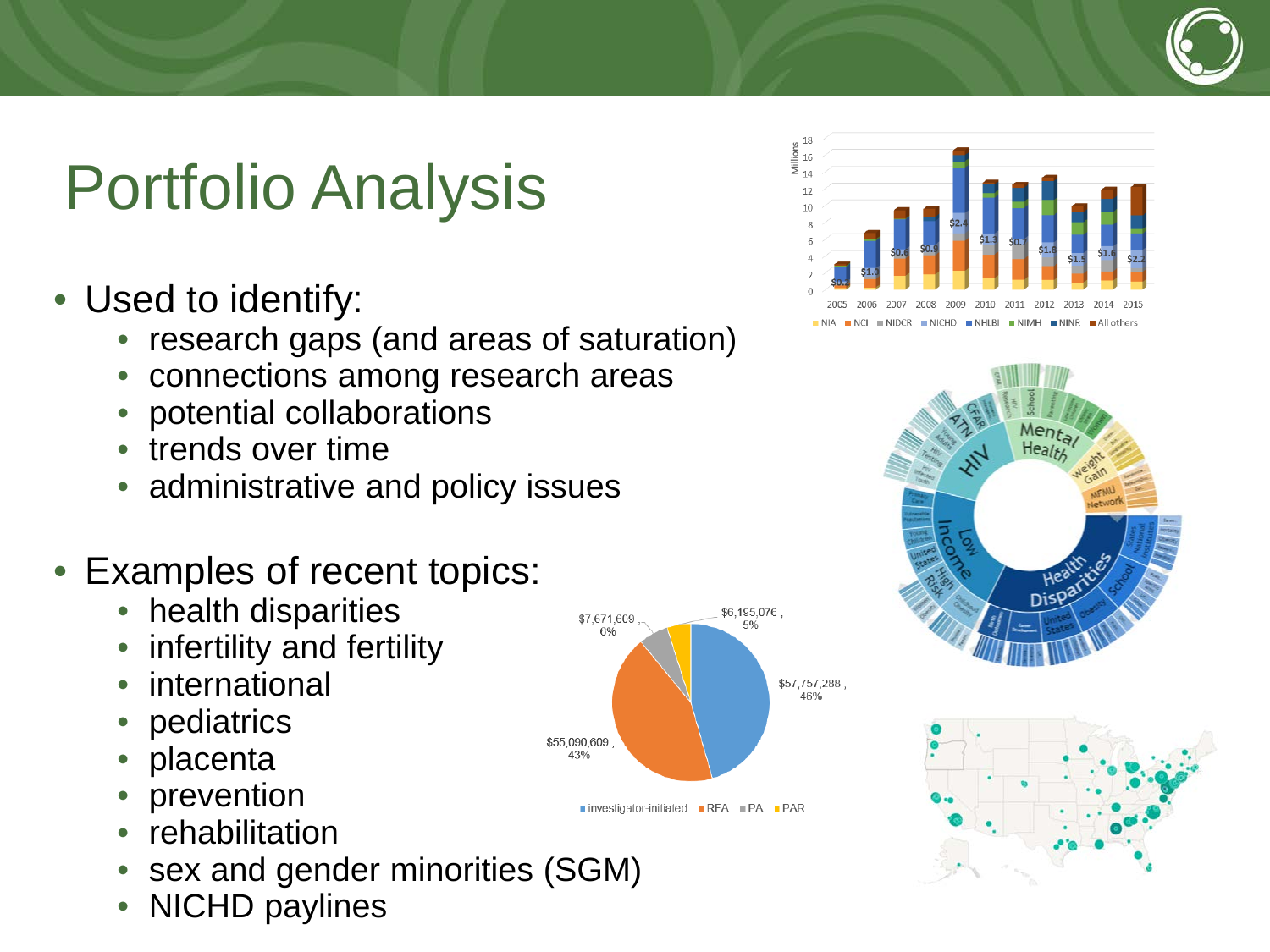## Tracking Results

- Science advances (250+)
- Publication tracking and analysis
- Training and career development outcomes
- Program evaluation, monitoring, and assessment
- Selected examples:
	- Data sharing
	- Clinical center collaboration
	- Public health campaigns
	- Pediatric critical care



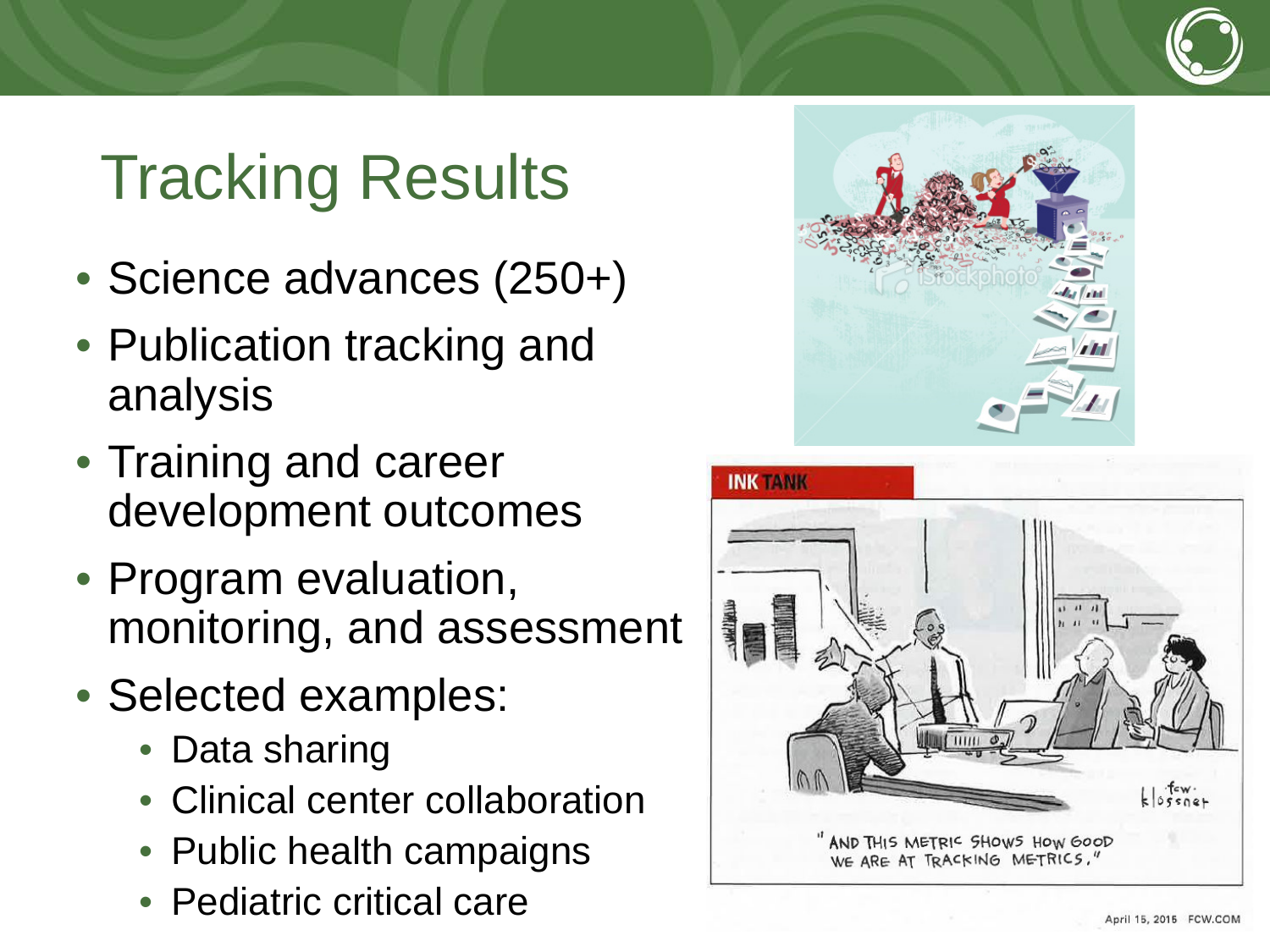## **Reporting**

- Types of Reports:
	- Scientific category reporting (275 +)
	- Narrative reporting (150 +)
	- Requests (220 +)
	- Congressional Justification and related
- Reports go to:
	- **Congress**
	- NIH
	- HHS
	- OMB
	- White House
	- Interagency working groups
	- NICHD and NIH web sites
	- **Others**
- Report, Reuse, Recycle



DEPARTMENT OF HEALTH AND HUMAN SERVICES

**National Institutes of Health** 

**Report to Congress:** 

The Fiscal Year 2014 Pediatric Research Initiative

**IMMARY** 

**HARTS** 

**Ex Eunding** Project Numb NH FES ASSISTED CYCLING TO MP<br>FITNESS AND STRENGTH IN CHILDRE LEE, SAVEX 2015 NICHO Physical Rehabilitation 2015 NICHO 5R01HD061452-04 Physical Renabilitation 2015 NICHO 5F31HD071092-0

Click the column headings to set project listing



### **Best Pharmaceuticals for Children Act**

SPECIAL TOPIC SHOW HISTORY Indated: February 15, 2016 at 5 44:06 pm EST

Project Listing by Category

### **Record Status**

### Author Complete

- CB Approved Edits Requested
- OLPA Approved Edits Requested Edits Requested
- └ OSP Approved DD Approved Edits Requested
- Director Reviewed

### Issue Statement: Why It Is Important �

Over the years, several practical problems and difficulties discouraged the testing of drugs in pediatric populations, including:

• Lack of necessary technology to monitor patients and

### NIH Collaborations with Other HHS Agencies **Intra-Agency Collaborations Reporting System (CRS)**

**Key Points ♦** 

has been made

in children

data for labeling

BPCA:

BPCA enacted 2002,

portion through 2017)

reauthorized 2007 & 2012 (NIH

Most drugs currently prescribed

for children have not been tested for pediatric use, but progress

· Allows for prioritization of

therapeutics that need study

Supports research to compile

Helped establish Pediatric

HOME > CRS Home

OFFICE OF SCIENCE POLICY

### Report on NIH Collaborations with Other HHS Agencies

\$455.24 \$501,609

\$47,232

CHAT THIS RECORD

Import Export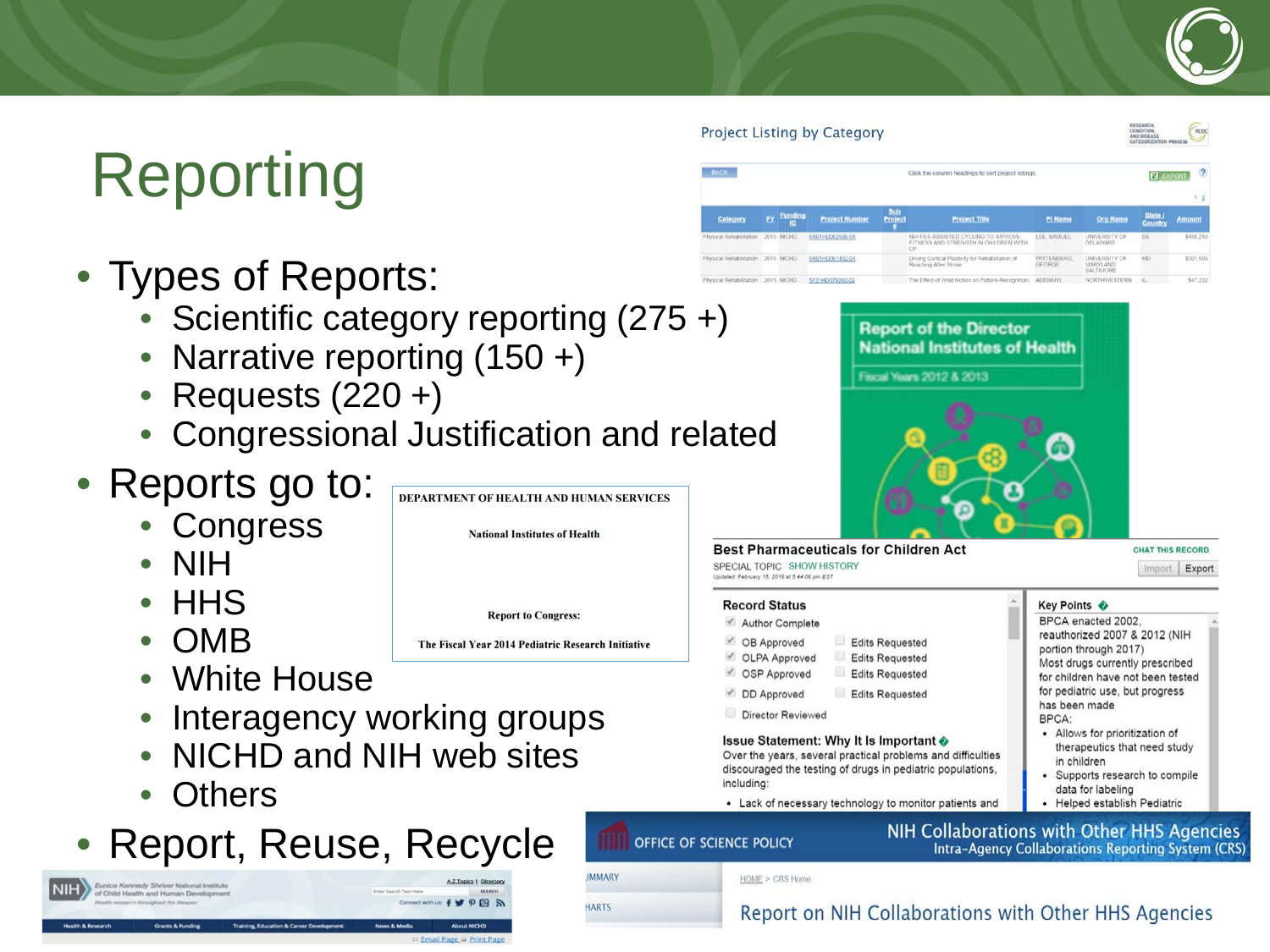# **Policy**

- Interface with NIH, HHS, OMB, others
- Grants/projects of special interest
	- Identify
	- Explain





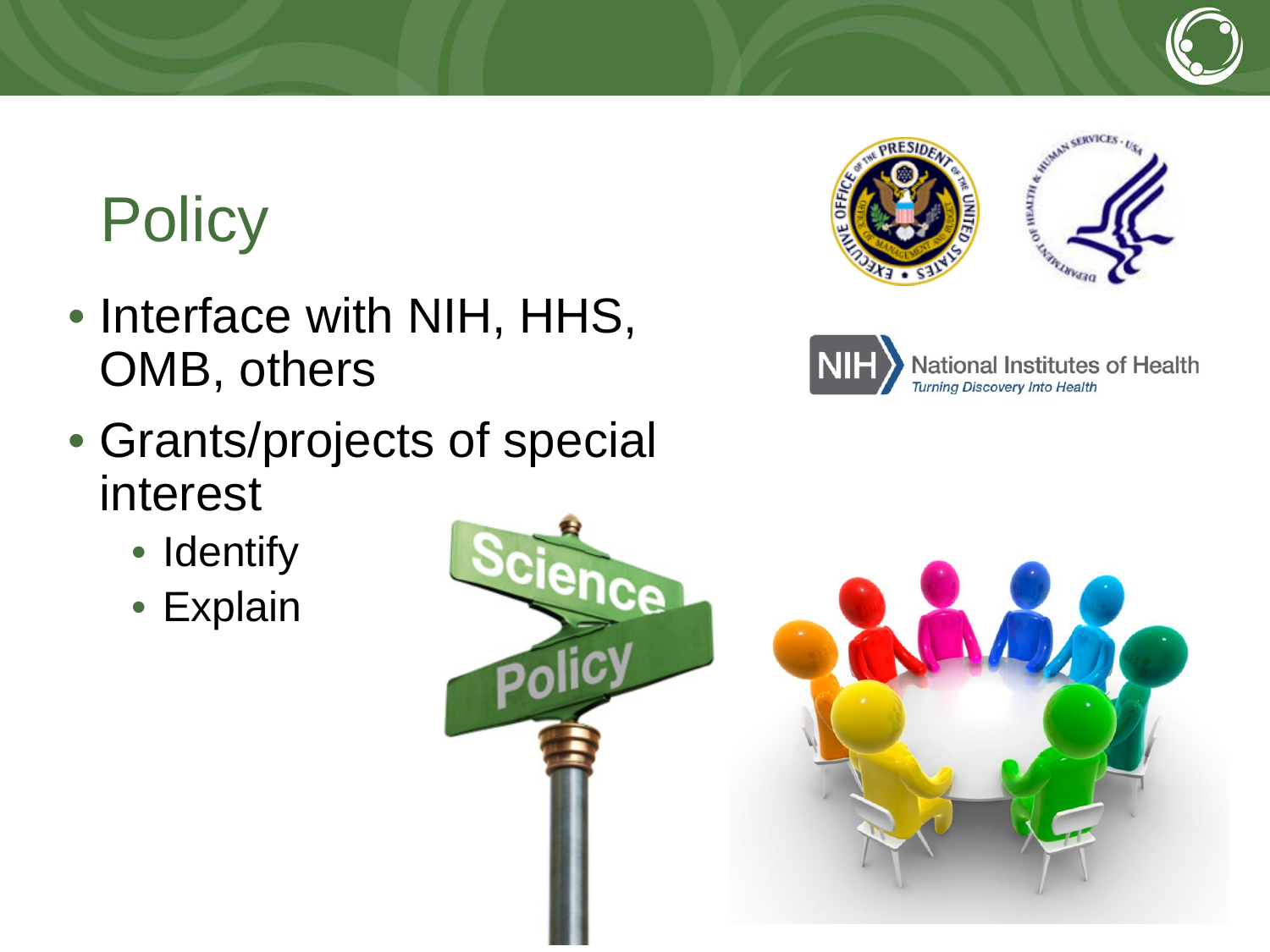

### The Greatest Team Since the 2004 Red Sox  $\bigodot$

### **Science Policy, Planning, and Evaluation Branch**

- Rosalina Bray
- Debbie Clay
- Taisa Coleman
- Jennifer Guimond
- Issel Anne Lim
- Luan Pham
- Peter Volkov (intern)
- Elizabeth Wehr

### **Referral and Program Analysis Branch**

- Sharon Bradley
- Dana Bynum
- Cathy Escabi
- Sheran Law
- Belinda Locke
- Hien Nguyen
- Winnie Tam
- Brenda Underwood

*Also thanks to our teammates at OC, OLPP, FMB, and throughout NICHD and NIH*